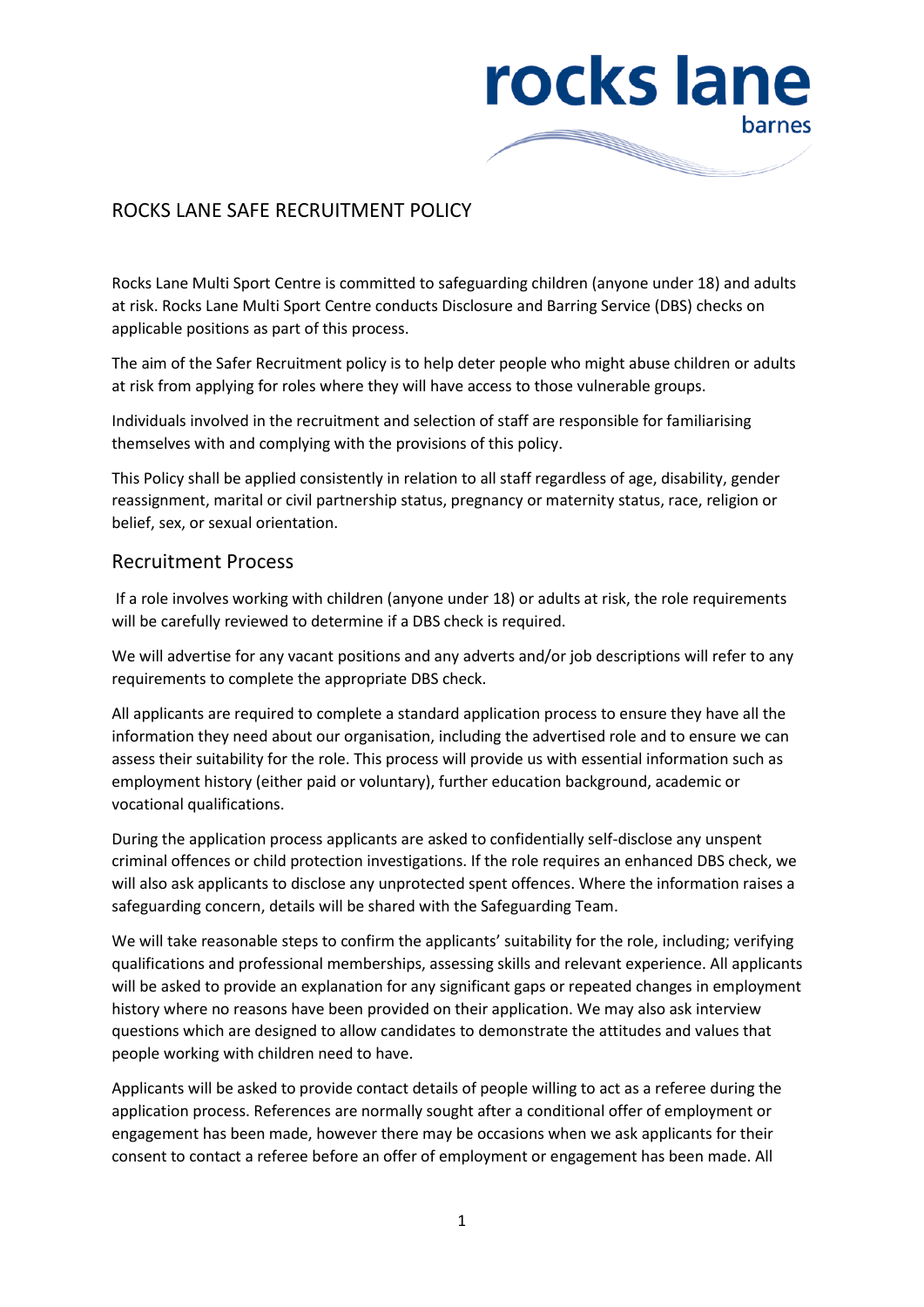rocks lane barnes

conditional offers of employment or engagement are subject satisfactory completion of all vetting processes including references.

Rocks Lane Multi Sport Centre provides an induction programme for all new staff which includes our safeguarding policies and procedures. As part of the induction process all new staff are required to complete an initial probationary period to ensure that their conduct, performance, behaviours and attendance meet the required standards.

## DBS CHECKS

Any individual intending to work in Regulated Activity with children, young people or adults are required to complete an Enhanced DBS check and Barred List check before commencement of employment or engagement and at least every 3 years during their employment or engagement.

Regulated activity is work that a barred person must not do. It is defined in the Safeguarding Vulnerable Groups Act 2006 (SVGA) which has been amended by the Protection of Freedoms Act 2012 (PoFA).

Any individual intending to work in a role which involves work with children or adults at risk but is not defined as Regulated Activity will be required to complete an Enhanced DBS check before commencement of employment or engagement and at least every 3 years during their employment or engagement. Rocks Lane Multi Sport Centre will regularly monitor the specific nature of roles and whether they are defined as Regulated Activity.

All conditional offers of employment or engagement are subject to receipt of a satisfactory DBS check completed through the relevant sport's bodies, and an Overseas Criminal Record check if appropriate.

In order to minimise risk, if a role is not defined as Regulated Activity but requires an Enhanced DBS check and this check takes much longer than anticipated, in exceptional circumstances where a delay in employment or engagement may cause significant operational difficulties the Chair/Manager/Secretary may authorise an individual to commence their work in a supervised capacity. However this does not apply to roles considered as working in Regulated activity.

If we are not satisfied with the outcome of any of the above checks (DBS check or Overseas Criminal Record check) we may decide to withdraw a conditional offer of employment or engagement. We may also withdraw a conditional offer of employment or engagement if an applicant has failed to cooperate with this process or if the process has not been completed within reasonable timescales.

Staff who begin performing additional duties or a different role that moves them into Regulated Activity will be asked to complete a new Enhanced DBS and Barred List check.

All agency workers and contractors used by the [club/county] are required to comply with the Enhanced DBS and Barred List Check requirements at all times as outlined in this Policy. If new or adverse information emerges or appropriate checks have not been made by the Agency Rocks Lane Multi Sport Centre will require the Agency to withdraw the temporary worker immediately. Furthermore Rocks Lane Multi Sport Centre will consider the implications of these Policy requirements on the provision of service agreements for all contractors, including any additional